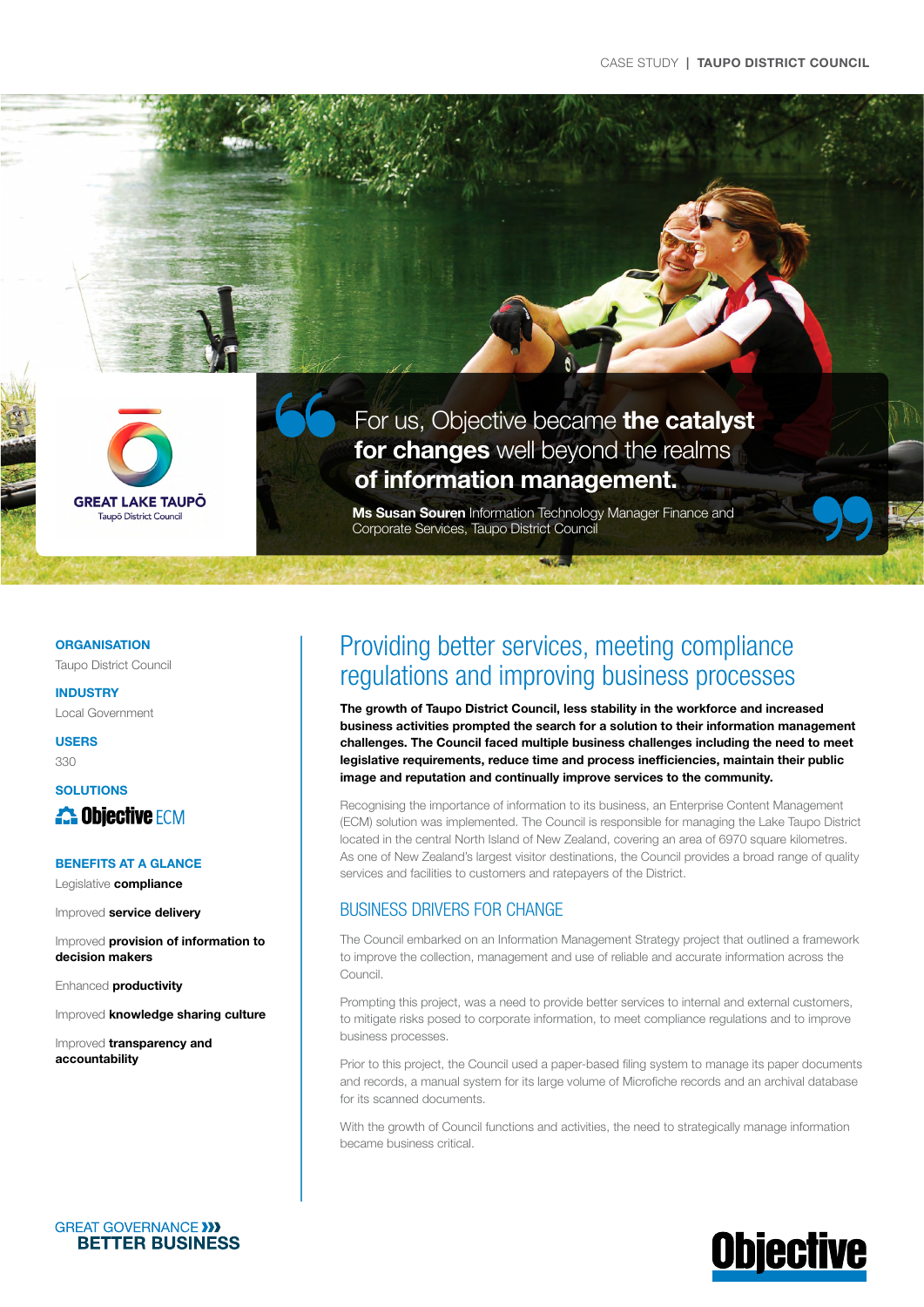# KEY METRICS





The initial stages of the project involved surveying staff to discover issues relating to information management. This highlighted the following issues:

- Potential loss of corporate knowledge and information due to an increasingly transient number of employees.
- Email was increasingly being used as a key business communication tool and needed to be captured effectively and stored in a central repository.
- Information stored in physical files increased the risk of documents being lost or misplaced
- The high volume of information that the Council generated meant it was time consuming and difficult to locate files, storage costs were high and space was at a premium.
- Silos of information were formed across the Council as people stored information on network drives, resulting in limited information sharing and duplication of work.

Ms Susan Souren, Information Technology Manager Finance and Corporate Services, Taupo District Council said: "A big change for the Council was an increase in the turn over of its workforce as a result of changes to the economy and employment market."

"As this changed, corporate knowledge was lost because it was not captured and managed consistantly. This was costing the Council a large amount of time and money in trying to locate information, retain corporation knowledge and re-train new employees."

There were incidents of frustration at the management level with a lack of version control on documents resulting in confusion of documents being presented. A resolution to this business problem helped achieve CEO and management buy-in early in the process.

"Information is vital to the successful and efficient functioning of local government. Communities and ratepayers expect easy and timely access to Council information."

The Council selected Objective to replace existing systems and create a single corporate information store to eliminate existing silos of information. It is accessed from 11 locations, by 300 Council officers including its management, asset engineers, planners, policy and strategic analysts compliance officers and many more.

## IMPLEMENTATION AND CHANGE MANAGEMENT

The first implementation phase was creating a file classification system for the business and ensuring that all users were trained effectively. A temporary file plan was created on people's drives prior to implementing Objective. This helped staff get used to working within a structured file plan before they began using Objective.

To assist user uptake, key stakeholders were active participants in the system's implementation. The Council recognised the importance of training in the change management process. A classroom was set up to train groups of 20 at a time. Once the initial training was completed and users had time to experience working in Objective, supplementary training was provided and will continue.

Taupo District Council created an internal helpdesk that staff could call for immediate assistance with a problem. Training of one to three super users offered staff more support when using the solution.

"Our aim is to have complete user uptake of Objective. To achieve this it is essential that extensive training and support is provided for staff. Project success relies on managing user's expectations and this means continually revisiting them and offering more training and opportunities for skill enhancement," said Ms Souren.

"Since the implementation, user uptake to-date has been highly successful." The Council manages a vast array of information including correspondence, meeting documents, financial information, management plans, district planning documents, property information, maps, plans, emails, resource and building consents, licences, contracts and legal documents, photos and certificates.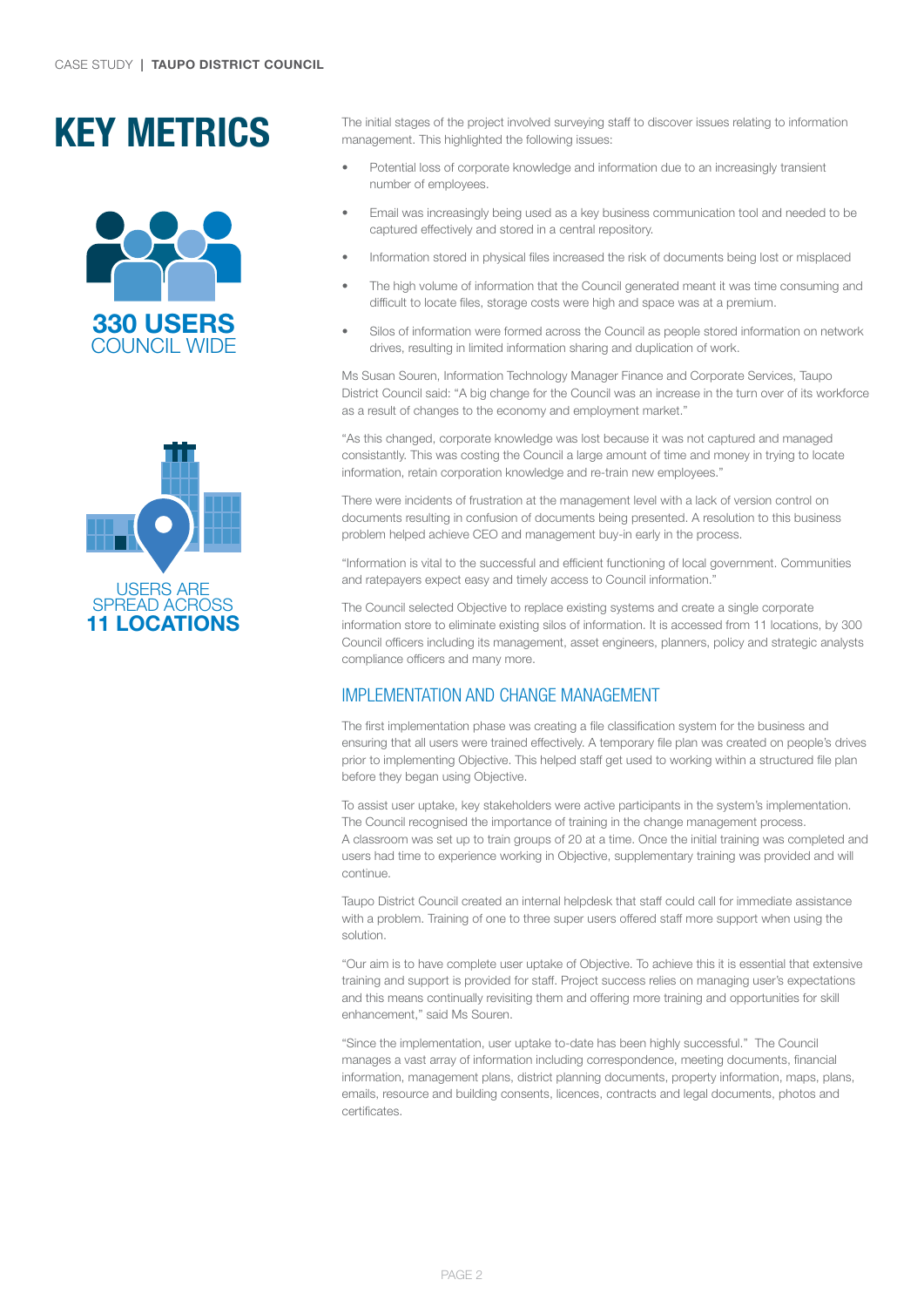#### CASE STUDY **| TAUPO DISTRICT COUNCIL**





We selected Objective because it is visionary, the solution is flexible and enables us to manage our information effectively into the future.

#### Ms Susan Souren

Information Technology Manager Finance and Corporate Services, Taupo District Council



To promote Objective Council-wide, they created an animated figure of a trout that represented the lifestyle and cultural change they were encouraging within the organisation by introducing an ECM solution. By selecting Objective, the Council was aiming to promote a knowledge sharing culture across the business.

The character themes all training materials and represents the transition that the Council wanted to make from being unhealthy with too many shared drives to a fit and healthy organisation that works together to manage documents and records efficiently and effectively.

Objective's solution is about enabling a lifestyle change internally which aligned with the Council's corresponding vision for the region. The introduction of Objective gave the Council the opportunity to transfer all archived information previously kept on microfiche or in paper files into Objective.

Data was also migrated from existing shared drives and will besubsequently phased out or limited in size. All new employees to the organisation are trained and immediately begin using Objective to manage their documents and records. For the Council, this builds a single repository that facilitates knowledge sharing across the business. It improves information search and retrieval while securing information for future use.

"Objective's solution, allows us to provide a single version of the truth and a complete source of information to the District and the community," said Ms Souren.

## IMPROVING SERVICES TO THE COMMUNITY

Local governments are under mounting pressure to deliver a multitude of quality services and facilities, more efficiently and effectively. Delivering diverse services across a variety of different work teams makes it vital for the Council to have the ability to share information between departments.

"Delivering the right information, to the right person, at the right time is critical to the function of local government. We selected Objective because it was visionary; the solution is flexible and enables us to manage our information effectively into the future."

Objective underpins enhanced service delivery to the community through the creation of business process efficiencies. The Councils' Property System creates a file for every property in the District. There are 22,000 properties listed, with over 16,000 of these having an active file.

When a person wants to buy a house in New Zealand they approach the Council for a Land Information Memorandum (LIM). This is a complete record of the history and all activities that have ever occurred in relation to that property.

Objective plays a key role in managing property and land information and aids in the processing of building and resource consents. Accurate and timely land information is vital for ongoing development planning for the District.

Strict statutory demands are placed on the processing time of both building and resource consent applications. Objective manages scanned consent applications by providing a single point of access to multiple departments.

### IMPROVING OPERATIONAL EFFICIENCIES AND BUSINESS PROCESSES

Local governments are required to promote the social, economic, environmental, and cultural wellbeing of their communities, in the present and for the future. For this to be achieved and successful, they need clear business processes and streamlined operational efficiencies.

"Objective has improved our business processes and positively changed the way people work. It encourages information management to be a routine part of business activities."

"We have found an improvement in record creation. Previously a letter would require three physical copies of each document, a copy for the recipient, a guard file and a copy for file.

"Storing all information in Objective made this activity redundant and reduced time spent on document management. It also proves to be more environmentally friendly because less paper is produced."

Taupo District Council runs a regional internal courier service that delivers files to people's in-trays.

"Now with staff accessing information via Objective directly from their desktops, there is less need for a courier service. Subsequently, the Council has been able to cut its resourcing costs of the courier team."